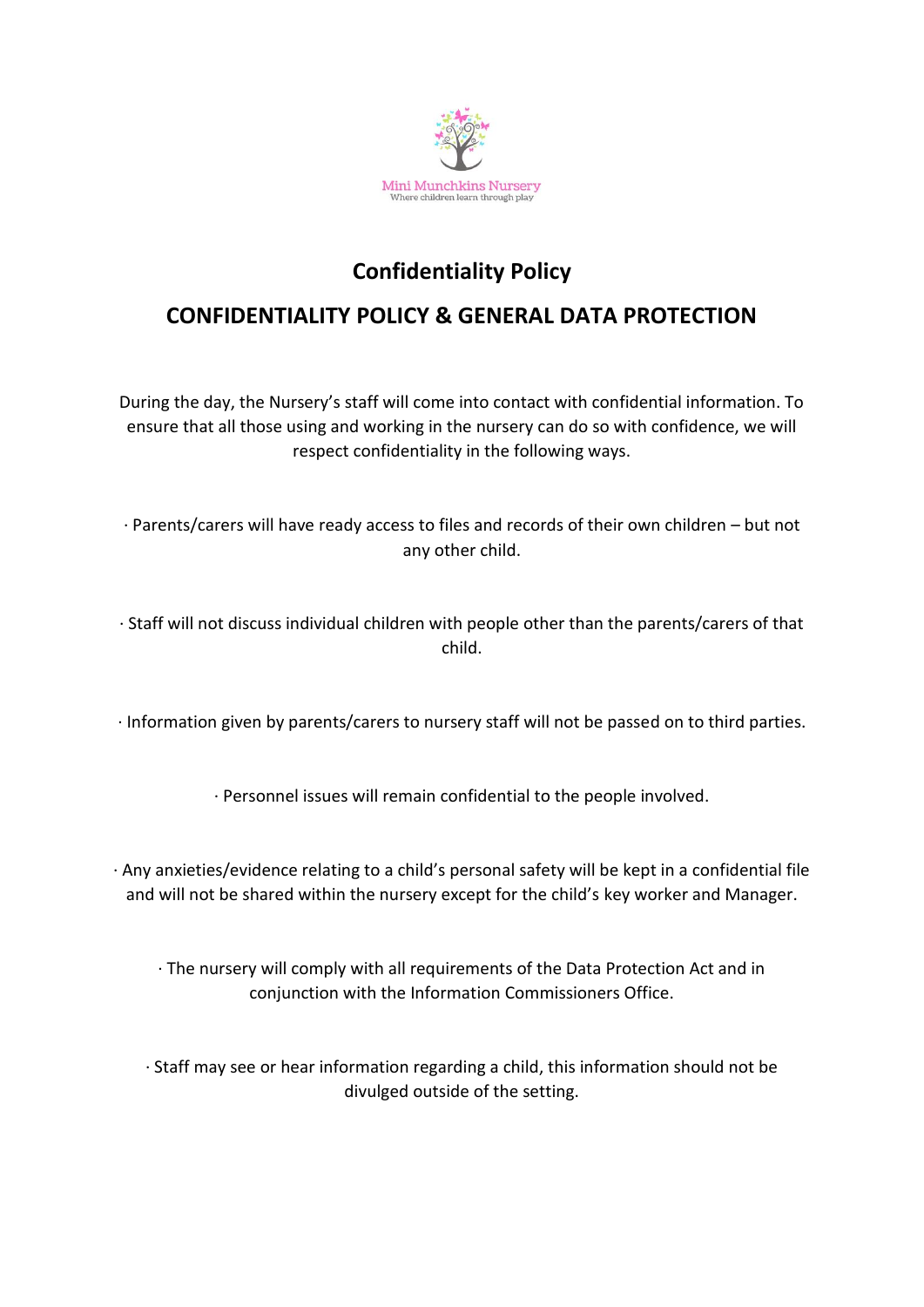

## · Children's individual abilities and behaviour should not be discussed with anyone other than the parent unless it involves another child.

· Please appreciate how upsetting it would be to hear another parent passing on comments about your child.

Any staff member found to be discussing individual children with anyone other than for the purpose of curriculum planning or nursery management, with people other than the parents or carers of the child be suspended without pay immediately and face disciplinary procedure. This includes discussions with ex-employees.

Information given by parents or carers to the nursery will not be passed on to other adults without permission except in exceptional circumstance when the safety of the child or staff is at risk.

Issues relating to staff employment, whether paid or unpaid, will remain confidential to the people directly involved with personnel issues.

Anxieties or evidence relating to the child's welfare will be shared with other professionals on a 'need to know' basis only and will not be open for discussion amongst staff in general terms.

Although we cannot always promise not to pass on information (especially if we believe the child to be in danger) we will do so in a manner totally appropriate and essential for the wellbeing of the child and in consideration of those involved.

Some parents/carers sometimes share information about themselves with other parents/carers as well as staff, the nursery cannot be responsible if information shared beyond those parents/carers whom the person has 'confided' in.